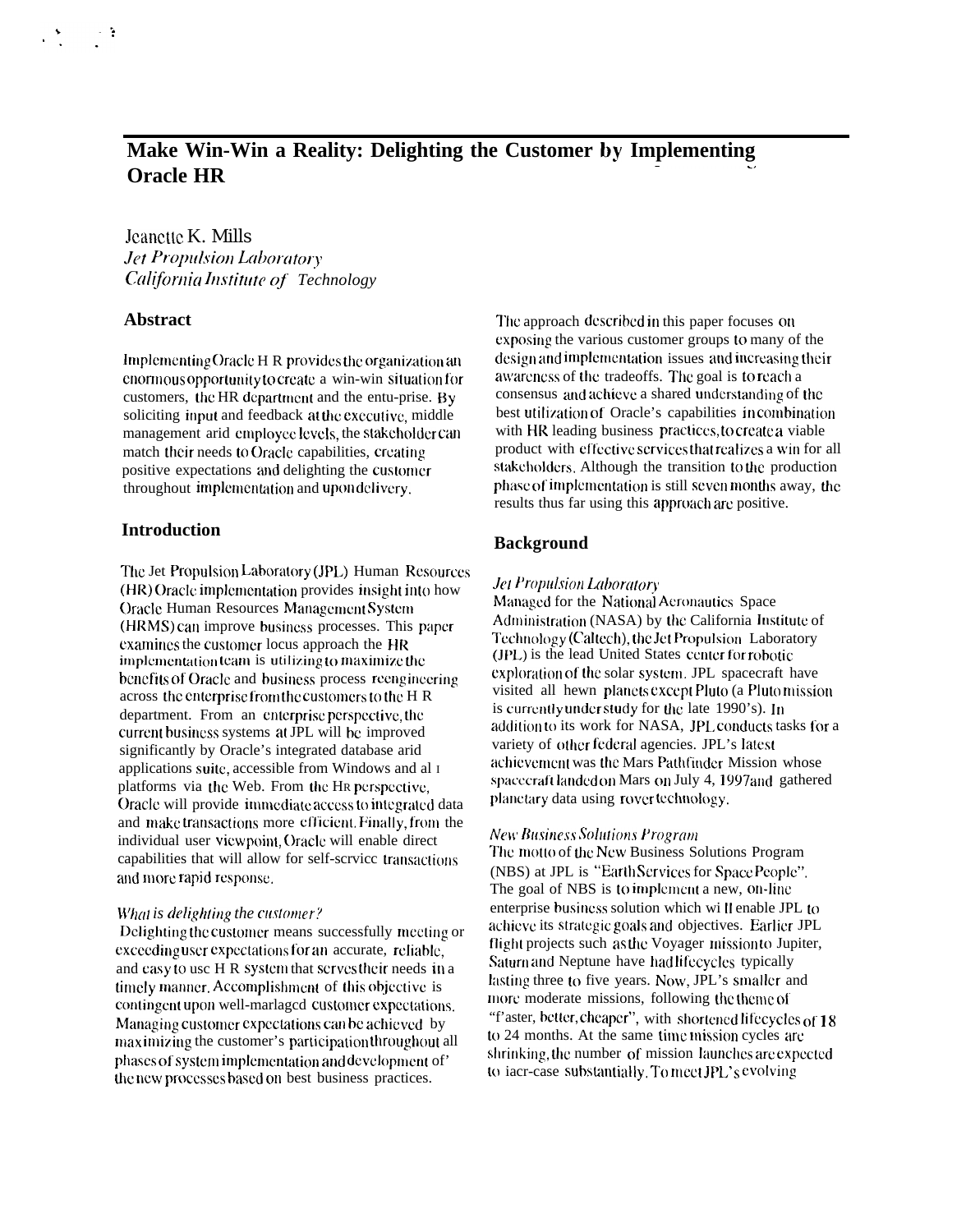business needs, executive management determined that the business processes required a radical transformation and re-focus onto leading business practices.

NBS will meet the changing business need of JPL through an eighteen month simultaneous implementation of Oracle Human Resources, Finance and Acquisition applications, Created in December 1996, and planning an implementation date of April 1998, NBS is organized into five Business Process Reegineering Teams: Program Office, Human Resources, Acquisition, Finance and Information Technology. The five phases of implementation are Current State Definition, Future State Visioning, Detailed Development, Transition and Production. JPL consulting partners are Oracle Corporation and Ernst & Young LLP.

The objectives of NBS are to reengineer JPL business processes by incorporating leading business practices, implementing Oracle's commercial off-the-shelf business applications to support the new processes and providing change management to ensure a smooth implementation for all users and customers. Oracle will provide rapid and easy access to people, management information, products and services as well as significantly improve responsiveness to customer needs. More effective business processes and systems will directly result in higher quality and lower cost products.

## **A Customer-Focused Approach**

The HR Project oriented their implementation strategy toward the customer, from the organization and focus of the teams to the determination of which capabilities within Oracle to utilize. The customer-focused approach departs from the traditional functional or process model by maintaining the perspective of the customer continuously throughout the entire lifecycle 01 the project. The Project expects their results to benefit not only the customer, but also the HR department as well as JPL's entire enterprise.

An advantage of directing the approach toward users is the resulting high level of customer satisfaction. The implementation team acknowledges that the customer maintains a unique perspective that earl transcend function, process and systems. Therefore, a customerfocused approach requires participation by the end user and stakeholders in all phases of implementation from software selection to testing the pilots. By treating the user viewpoint as the focal point from which all

customer needs and expectations radiate, this implementation approach observes processes from within the customer mindset outward, rather than examining processes from the vantage point of the HR perspective and randomly soliciting customers for their view'point.

The cuskmcr-focused methodology is organized around specific customer groups: executives, middlemanagers and employees. Each customer group is identified and analyzed to develop a better understanding of their needs and expectations. It is critical to invest the time required (o understand the needs and viewpoint of the customer. Along with identifying the customer's needs, it is important to identify Oracle capabilities that meet or exceed user needs and involve in the entire implementation process from start to finish.

#### **Customer-Focused Teams**

The HR Project is organized to deliver products and services focused on customer type. By providing services that enable the customer, the HR organization can now accomplish in the personnel realm that which has never been done before - faster, better and cheaper.

To reinforce the importance of customers in the implementation, the H R Project is organized into four working teams based on customer type: Strategic Services, Partnership Services, Expertise Services, and Direct Services. All of these services represent a unique perspective and have contributed to a high level of customer interaction and positive feedback, The teams are characterized by their customer set, transaction time and use of information. The team coleaders' expertise represent H R functional knowledge combined with the customer/user perspective. The teams are currently at the detailed design of the future state phase of implementation and results to date arc described throughout this paper. The teams do not reflect the current organizational model of the Human Resources organization at JPL, however, creating an HR department around customer-focused service centers is an intriguing concept. The next few paragraphs describe the focus of each team and tbc vision for the services they will provide in the future.

Strategic Services will consist of Human Resources experts focused on helping executive level management determine long-range planning three to ten years out. Results of the strategic planning would be policy directions expressed in general terms. These services will have an ermrprise-wide impact, enabling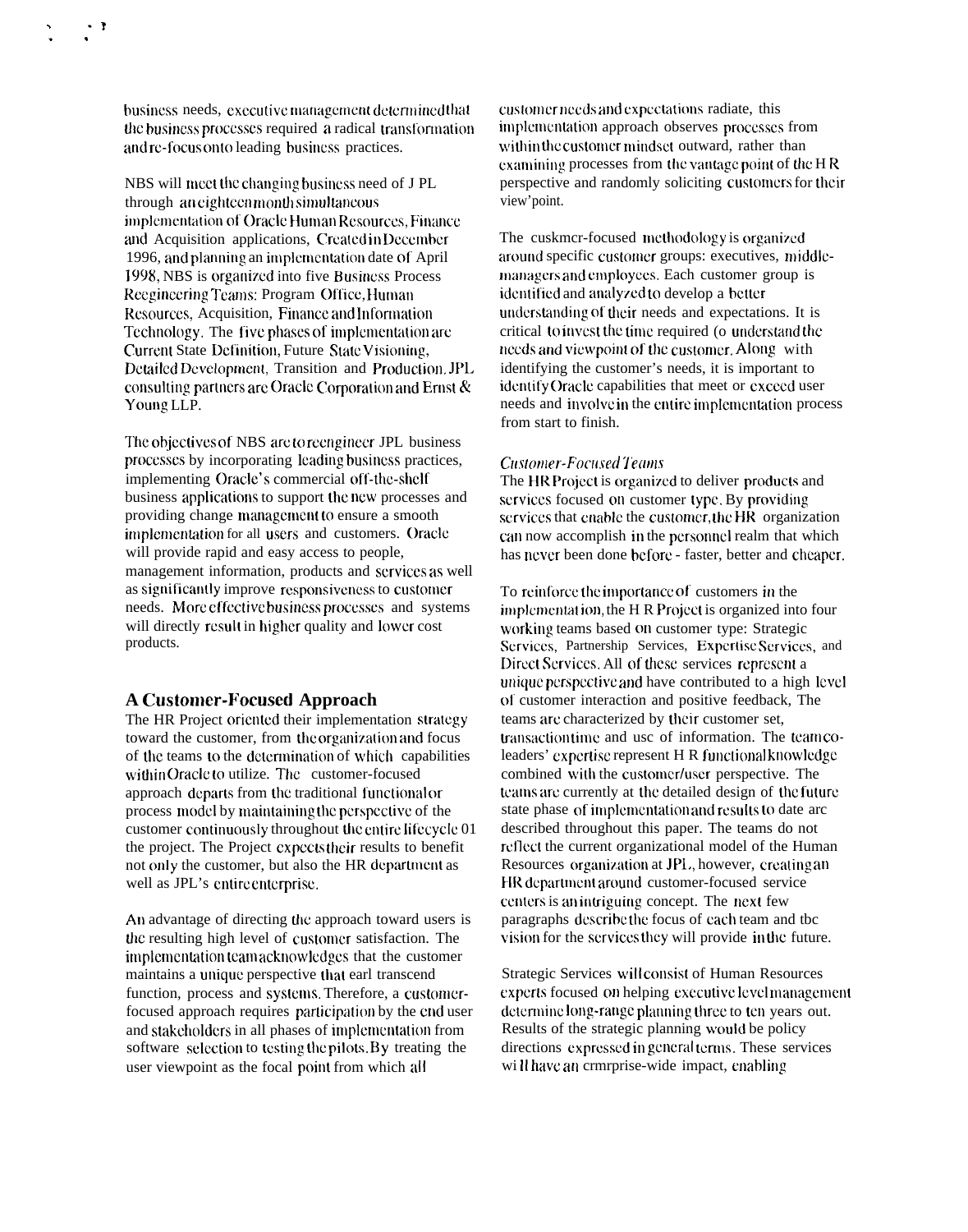executives to utilize forecasting tools to lead JPL into the 21 st century. A sample of potential services that address executives' strategic planning needs include: Workforce Planning, Training Strategy, Diversity Strategy, and Human Resources Information Systems Strategy.

 $\sim$   $\rightarrow$ 

Partnership Services will have Human Resources experts who partner with various internal organizations in the planning of workforce requirements and other related issues. The time line for these issues will average one to three years. These services will be directed towards upper and mid-level management who will provide organizational metrics and advisory services to better manage their businesses. A sample list of services that focuses on organizational needs includes: Skills Forecasting, Institutional Skills Growth, Curriculum Development, Organizational Development, Change Management, and information Needs Planning.

Expertise Services will provide supervisors with decision-making tools and information. The time line for this service type wi II be several days to a few weeks. Time services wil I be directed towards the first-level management. Managers will be able to use historical data as a basis for decision-making. A list of services that will assist in the employer/employee relationship includes: Outplacement, Recruiting, Terminations, Employee Development, Career Planning, Salary Review, Performance Management, and Affirmative Action/Employee Equal Opportunity.

Finally, Direct Services will focus on the individual employee, with some supervisory uses. These services arc aimed at administration of rules-based transactions/processit ig. Employees can expect immediate responses. Yes/no answers or factual information will be generated directly to employees. Employees will have multiple modes of access to services, i.e., touch-tone telephone, telephone voice-tosystem, desktop computer, Internet, FAX and walk-in. Much of the system data also will be generated at this level. Services that will be available arc: Staffing, Position Control, Employment Verification Separations/Retirement, New Hire Orientation, Training/Education Access, Compensation Reward and Recognition, Payroll, Benefits, Demographic Information and Information Access.

oracle H RMS delivers capabilities that can be aimed at the needs of all the various customer groups. Oracle is committed to the delivery of functionality on the web as evidenced by their Web Employee, Web Customer

applications. In addition, Oracle has an integrated CASE and development environment across Windows. Mac, Unix, and Web platforms which pertain to Direct Services. Where the teams detect a gap between customer requirements and Oracle HRMS, Oracle has application partners who supply solutions for target markets w'here core Oracle applications do not provide necessary functionality. For example, oracle partners, such as Resumix, have viable solutions that will support Expertise Services' recruiting and staffing vision.

#### **Customer Involvement and Participation**

Customer involvement is a viable method of creating buy-in and user advocacy. Customers can participate during all phases of implementation. By allowing the customer to contribute from beginning to end, they not only increase their knowledge and exposure to Oracle capabilities, but also help gather data and define future processes. The HR Project's customers have collaborated with the teams during three specific phases to date: Selection, Current State Definition and Future State Visioning. The upcoming phases that will benefit from user participation are development and pilot testing.

The H R Project defines customer levels using several terms: stakeholder, customer and end user. "Stakeholder" represents any individual or entity that perceives a connection with the service. The term "customer" denotes a recipient or user of the service. The word "end user" refers to a functional user of the service.

The Project anticipated that customers would increase their level of commitment and support to a successful implementation bawd on participation from prior phases. Therefore, at times it was appropriate to identify and invite stakeholders to certain formal sessions and at other times, a more informal approach of self-selection made sense. For example, the visioning sessions benefited from multiple perspectives and benefited brought by the diverse stakeholder group who attended the sessions. So, the HR Project carefully constructed the invitation lists and made every effort to ensure adequate participation, in other instances, the meeting invited lists were general and open forums to everyone.

JPL began by involving the customers in the software selection process, which provided them an opportunist y to see Oracle's capabilities to integrate in formation and provide immediate access and flexibility. This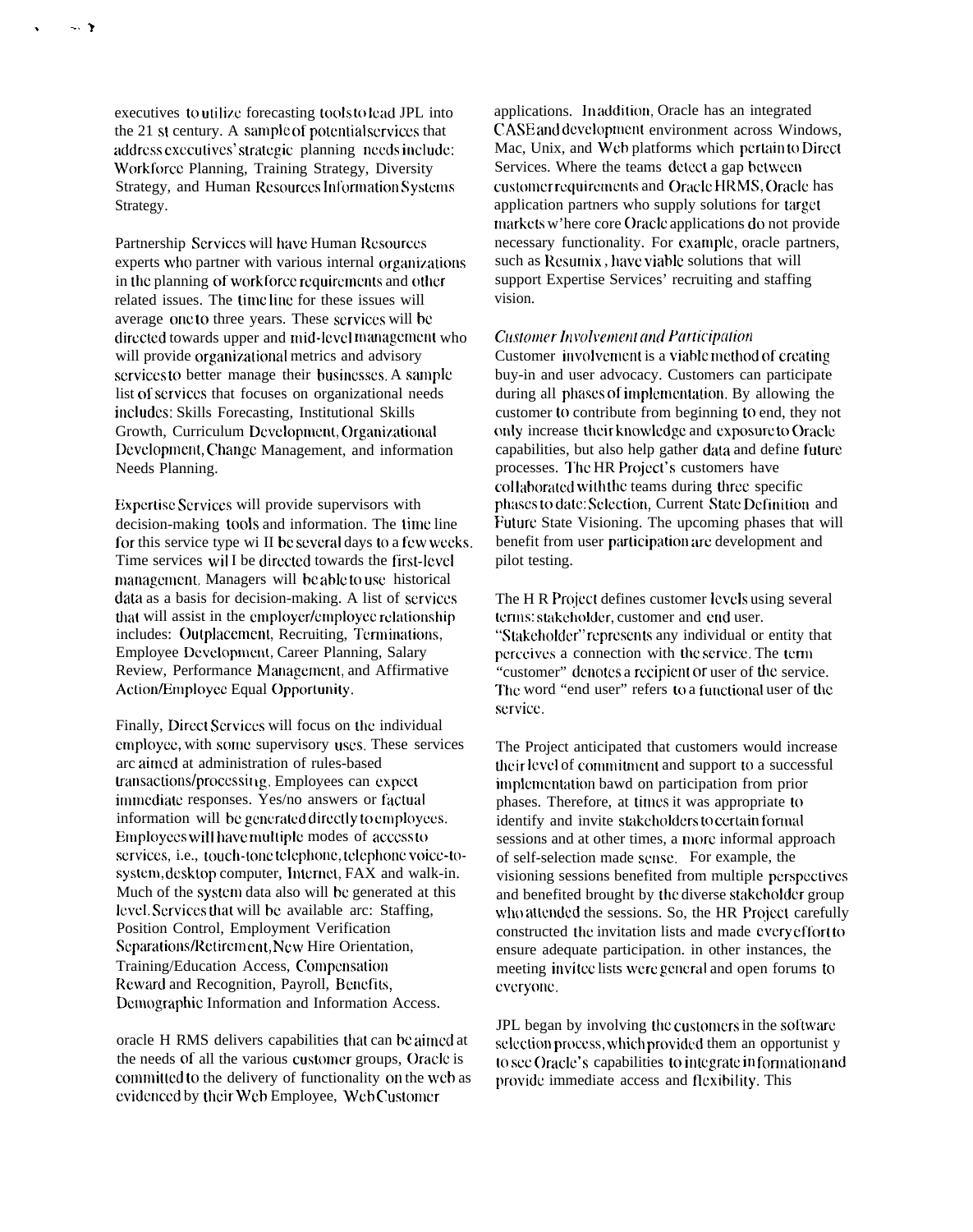occurrence was a first in terms of the extent of customer input into the selection process. Many of the participants had never been included in this level of decision making or ever asked about their opinion on how information technology could make their job easier. From the selection activity akin, many cnd users and stakeholders were exposed immediately to Oracle's capabilities and were visualizing how to significantly improve their current work processes by incorporating what they witnessed in the demonstrations.

-} .

> The next level of involvement occurred during the analysis of the current state of HR processes, systems and pcrfonnancc. Each customer group (including the functional users) assisted the project in developing an analysis of the currcru state. Not only did this evaluation provide a chance for customers to exchange various perspectives, but it allowed the Project to note specific areas of alignment or improvement. Other outputs from the current state analysis included identification of the strengths and weaknesses of the processes to dctcrminc what was working well and therefore should be retained in the future and what needed improvement. All of these data points contributed toward determining the priority of implementation for all of the processes.

> To envision the future state of HR processes and systems, the H R Project invited customer groups to provide valuable feedback and assistamcc. During this phase, end users lent their experiences toward visioning the HR of the future and resolving how to best utilize oracle HRMS capabilities. After these visioning sessions, tbc H R Project summarized the findings gathered from the previous requirements definition phase. All lcvcls of customer feedback on the weaknesses of the current state were combined to crcalc a useful output that cataloged the "Top Ter~ Things to Avoid in Future State Development" (see Exhibit 1). This top ten list was then used during the Future State visioning sessions to remind customers of attributes and characteris tics that should not reappear in the future.

> Another customer output from the current state activity was a list of "Significant Customer Requirements and Expectations" (see Exhibit 2). While compiling the data for this list, the HR Project realized that the principal system and process requirements for executive, middle-management and employee customer groups were almost perfectly aligned. The number one customer expectation of the future state was "casy,

direct access to accurate and updated information". In addition to providing a baseline of expectations for future state development, both of these charts demonstrated to the customers that any perceived differences in expectations or requirements because of organizational hierarchy were non-existent at a high level. As a result, the customer groups tended to coalesce faster in subsequent sessions and have a better understanding of the overall direction toward which the Project was aiming. By capturing customer feedback, analyzing it and utilizing the output for ensuing sessions, the HR Project dcmonstrated to its customers that liad listened to them, and visibly incorporated their words and ideas into the implementation plans.

#### Top Ten Things to Avoid in Future State I)evclopmcnt **1** Non-value added steps or 6 Manual process steps for signatures anything rules-based  $2$  Human Resources making **7** Processes not connected to decisions for employees **business** needs 3 "Training-required" **X Over-prolcc(icm of** processes **information** 4 Redundant data bases **9 1** *itear process steps* 5 Complicated rules **10 (hlc mode of access** khihit <sup>1</sup>

#### Significant HR Customer Requirements and Expectations · Easy, direct access • Flexible and empowering processes to meet · Automated search changing needs capability of integrated databases • One-stop shop for all HRrelated help and services. • Integration of processes and databases to easily do • Ensure confidentiality and reporting security of data • Aligned processes to · Range of help available e.g., FAQ's and templates strategic goals or systems • Shortened cycle time by • Clarity of roles and rules streamlining and and consistency of responses simplifying of processes

#### **Exhibit 2**

Customer involvement during future state development was not limited to the groups that physically attended the discussions. Employees that participated in the visioning sessions were given an opportunely to test their innovati ve models real-time. The participants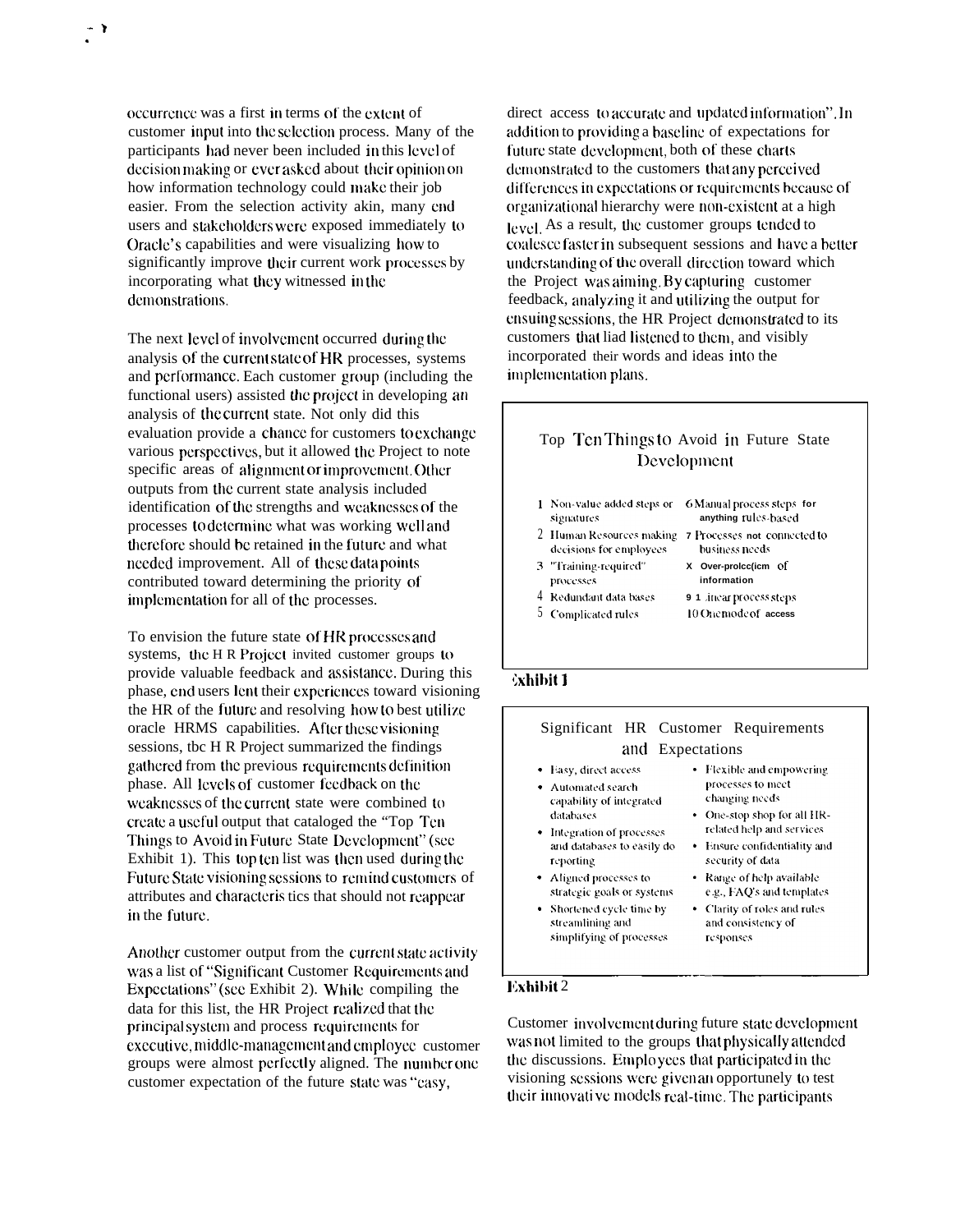used a validation method called field testing to determine the soundness and viability of their initial concepts. After creating a vision of future process [hat] incorporated Oracle capabilities, the group divided into teams of two and made appointments with users of the processes at the executive, middle management and employee levels. During these appointments, the teams then explained their concepts and asked for feedback on strengths and weaknesses. The H R Project received favorable responses from the customer groups that were interviewed on their opinions as well as from the teams that validated the concepts from the visioning sessions. The field testing method produced a pleasant departure from the traditional techniques normally used to validate concepts. Field testing also allowed the participants to refine their designs based on the fresh perspectives provided by other customers provided through field testing.

.

*Participation in Oracle Special Interest Groups* Encouraging customers to join the implementation team in attending Global HRIS Special Interest Group (SIG) meetings can create positive regard toward Oracle as well as have an impact on oracle"s H R enhancements. The Global H RIS SIG held its first meeting at the 1996 Fall OAUG conference. At that meeting, the HR Project voluntecred to host the inaugural meeting in Los Angeles. Hosting a SIG meeting at the home office afforded J PL customers and stakeholders a chance to interface and network with SIG members. Therefore, customers, who would never have attended an oracle conference or been exposed to external perspectives on implementation, benefited from talking to over 50 SIG members that attended the mcctiag. Instead of having to fund travel and convincing stakeholders to attend, the HR Project brought the Oracle users to JPL customers, creating an opportunity to increase customer awareness of Oracle products, capabilities and upcoming releases and participate in product development.

### **Delighting the Customer**

After using a customer-focused approach for the Oracle HRMS implementation and business process reenginecring, readers may wonder what our results arc thus far. How can one successfully engage customers and satisfy them to the point of delight? As one can imagine, where one or more gather to discuss any topic, the possibility of dissension enters into the picture. The key to customer satisfaction and maintaining alignment lies in successfully managing cxpcctaticms along the path toward implementation. Our approach to date

has been fairly successful based on follow-on attendance at sessions and feedback from customers after meetings.

Management of customer expectations is derived from clear, direct and consistent communication. Management of customer expectations results from using plain English and up-front interactions that seek to mitigate resistance to change by outlining the business reasons driving change and anticipated benefits from the customer's perspective. Successful management of customer expectations requires trust and time dedicated to answering questions and not only hearing what the customer has said, but demonstrating that you beard by responding in an intelligible and satisfactory (to them) manner. Clearly, customer delight lies in the eyes of the beholder, but as the implementation team, you can take certain precautions and adhere to specific customer interface standards to ensure the highest level of satisfaction.

The HR Project has informally noticed themes of customer opinion and behavior that follow a curve demonstrating customer commitment m change (see Exhibit 3). These themes were gathered at debriefing scssims for HR Project members. The debriefings were used to discuss customer participation, behavior and opinions at implementation meetings. Generally, during their first interactions with Oracle and the HR Team, customers showed signs of resistance, negativity and non-support of change. As their level and frequency of participation increased, more customers showed signs of buy-in and acceptance, even voicing their positive perceptions toward the future state. As the implementation moves toward the development, pilot testing and transition to production, the HR Project anticipates that the majority of the customers will continue following the curve upward by exhibiting acceptance toward the new HR processes and systems. Finally, customer delight could be realized as the majority of customers adopt and commit to the irmovative systems and processes they helped to create.

## **Making Win-Win a Reality**

Realizing a win-win on various customer levels is a feasible outcome based on the HR Project's customerfocusccl approach and the Icvcl of customer participation in documenting the current state, defining the future state vision and developing tbc detail of future H R systems and processes. We predict that the customer, the HR department as well as the enterprise